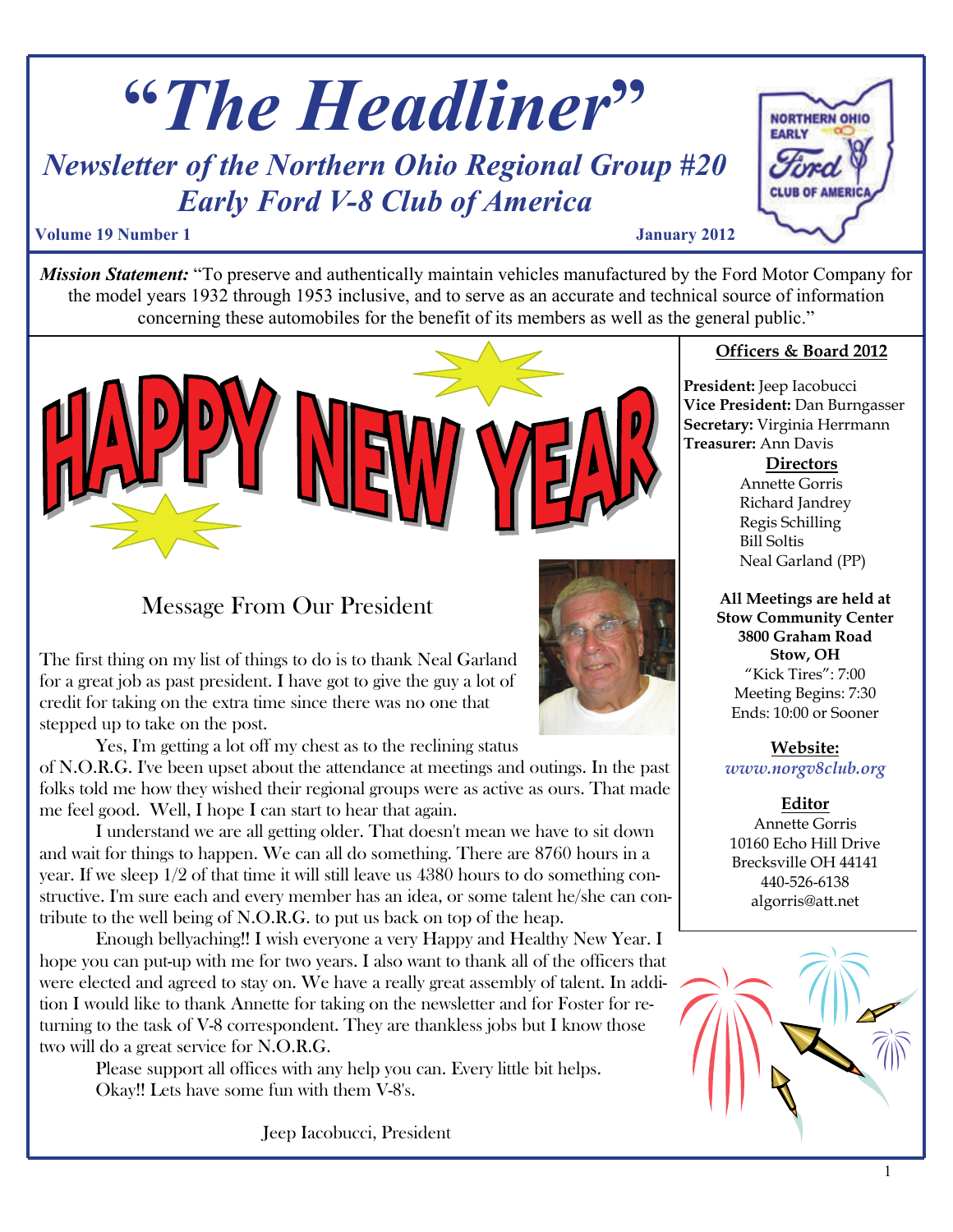# $\mu_{\rm 100}$  and the future of  $20_{J_{\rm 20}}$

#### **MEETING DATES**

### **EARLY FORD V 8 CLUB NATIONAL MEET INFORMATION**

February 17 March 16 April 20 May 18 June 15 July 20 August 17 September 21 October 19 November 16

June 19 thru June 22, 2012 Eastern National Meet Hiawassee, Georgia

August 20 thru August 23, 2012 Central National Meet Branson, Missouri

September 12 thru September 14, 2012 Western National Meet Redmond, Oregon

#### **ADDITIONAL N.O.R.G. ACTIVITES TO BE ANNOUNCED**

Pig Roast at Jeep & Georgene's, Sunday, October 7th

*Comments from the Editor***:** This is a sneak preview of the N.O.R.G. Newsletter by your new editor. For the past several years Georgene has done an outstanding job in providing our club with The Headliner. With your help and support I will continue to update you with N.O.R.G. News each month. To meet the publication deadline, I will need information you wish to be published by the **FIRST DAY OF EACH MONTH.**

*Annette Gorris*

#### **Introducing 2012 Committee Chairpersons**

- Loretta Duda Sunshine Craig Gorris Membership Neal Garland Activities Bill Rover Historian Richard Jandrey Programs Regis Schilling Webmaster
- Foster Buchtel V-8 Times Correspondent Annette Gorris Newsletter Editor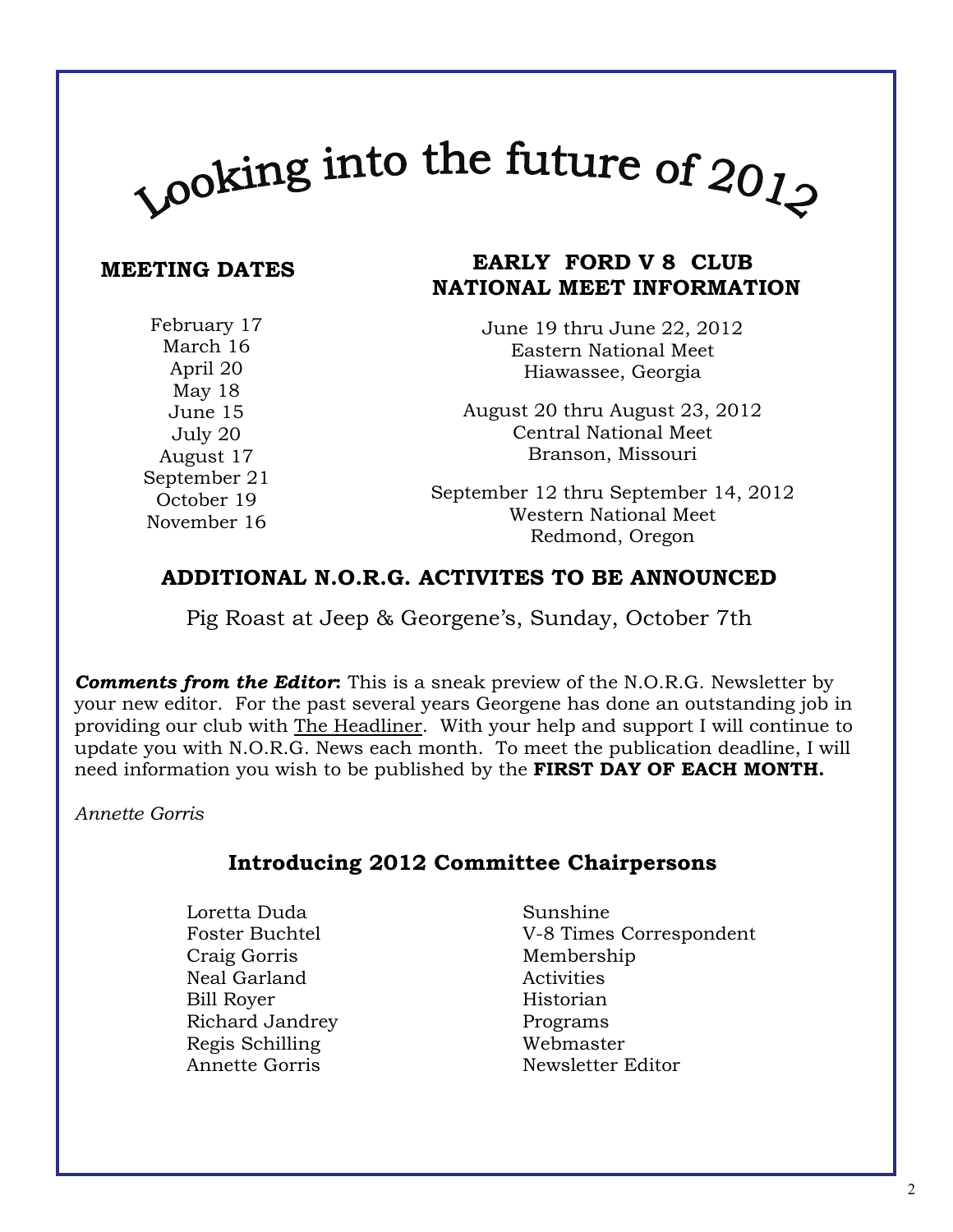

Installation of Officers and Christmas Party At The Oakes Lodge December 4th.